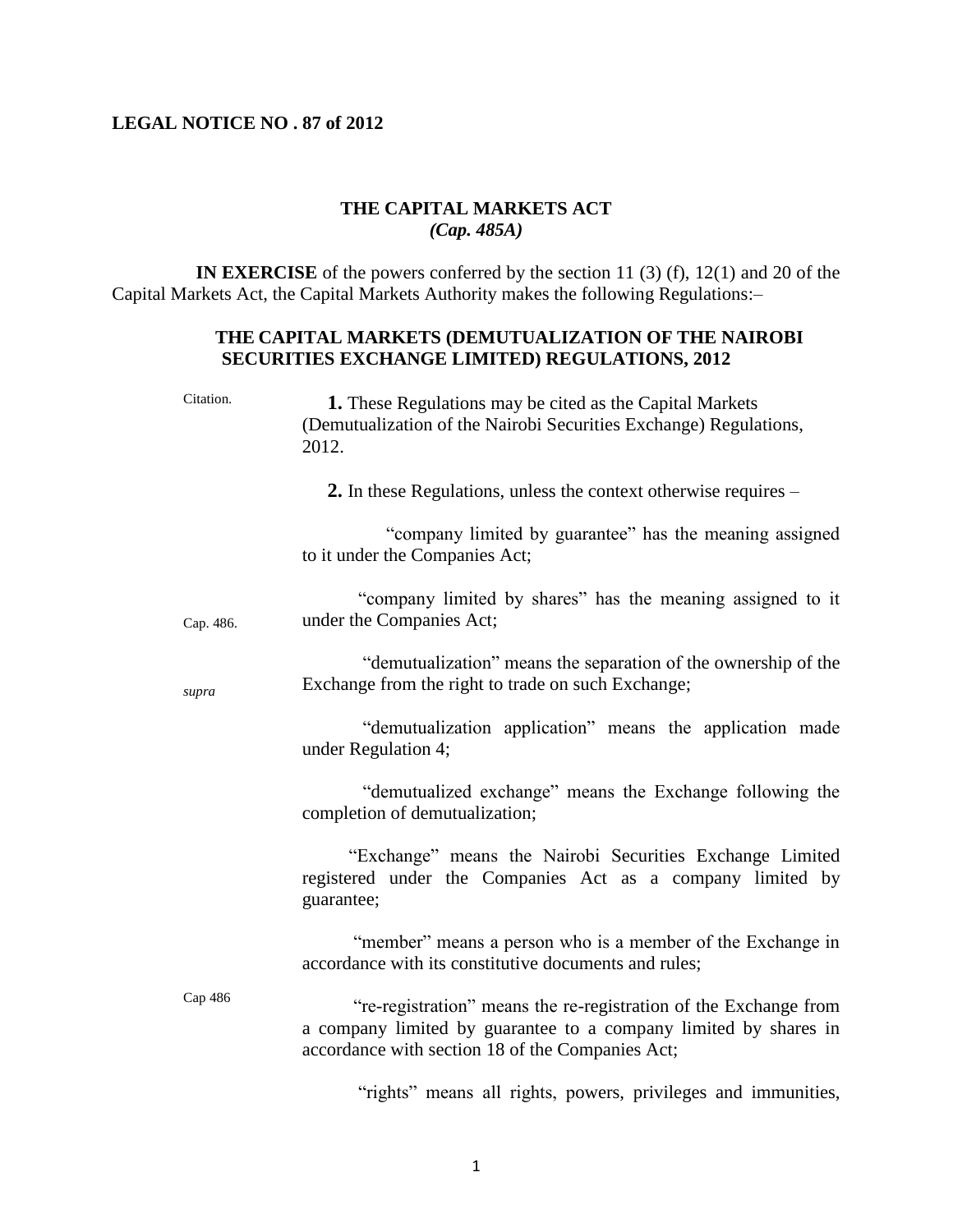whether present or future, actual or contingent or prospective, and whether enforceable in Kenya or elsewhere;

Cap 486 "Transitional board of directors" means the board of the demutualized exchange pending the appointment of a board in accordance with these Regulations.

Condition for Demutualizatio n.

 **3.** The Exchange shall not be considered to be a demutualized entity unless it has obtained a written approval of the authority in accordance with these Regulations.

Application for Demutualizatio n.

 **4.** (1) The Exchange shall make an application to the Authority for approval to operate as a demutualized entity.

 (2) An application under paragraph (1) shall be accompanied by the following additional documents and information -

- (a) a valuation report of the Exchange;
- (b) the proposed authorized and paid-up share capital of the demutualized exchange with the number of shares to be issued;
- (c) the names of members of the Exchange proposed to be the initial shareholders of the demutualized exchange and the number of shares to be allotted to each shareholder;
- (d) the number of shares to be allotted to and held directly or indirectly by the CMA Investor Compensation Fund in the public interest being at least ten percent of the total shareholding;
- (e) the proposed memorandum and articles of association of the demutualized exchange ;
- (f) the names of the Transitional Board of directors ;
- (g) the proposed time within which the board of the demutualized exchange shall be appointed;
- (h) the proposed names of directors of the demutualized exchange to be appointed at the first General Meeting following the re-registration of the Exchange;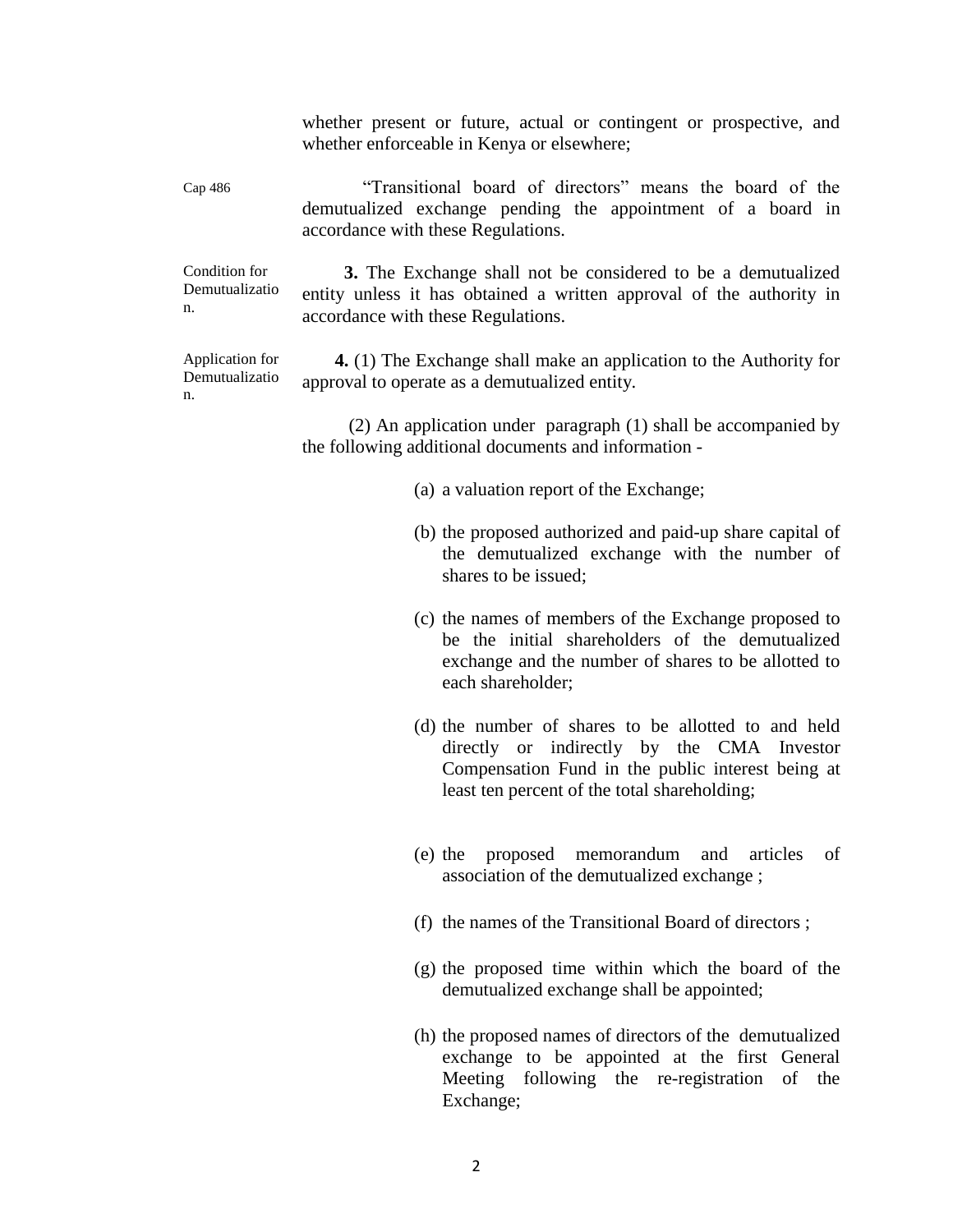- (i) the proposed plan for the independent management of the commercial and regulatory functions of the demutualized exchange and timelines for implementation of necessary structures to ensure the functional separation of commercial and regulatory functions;
- (j) a detailed five year business development plan for the demutualized exchange together with the capital expenditure estimates and the sources of finance for the five year period;
- (k) the manner in which the rights and liabilities of the existing members shall be treated in the demutualization;
- (l) the procedure for the allocation of shares to the shareholders identified under subparagraphs (c) and (d);
- (m)a written declaration that demutualization shall not affect any rights and obligations of the Exchange or render defective any legal proceedings by or against the Exchange ;
- (n) the proposed timelines for the completion of operational manuals to guide the self-regulatory functions of the demutualized exchange detailing the scope of regulatory functions to be performed by the demutualized exchange;
- (o) the proposed rules of the demutualized exchange; and
- (p) the last audited financial statements of the Exchange.

 (3) The Authority may, in writing, require the Exchange to provide any additional information which the Authority may require.

Procedure by Authority upon receiving application

 **5.** (1) The Authority may, if it considers necessary and in the interest of the capital markets, direct the Exchange to make appropriate amendments to the documents and information submitted under Regulation 4.

(2) Where the Exchange does not comply with the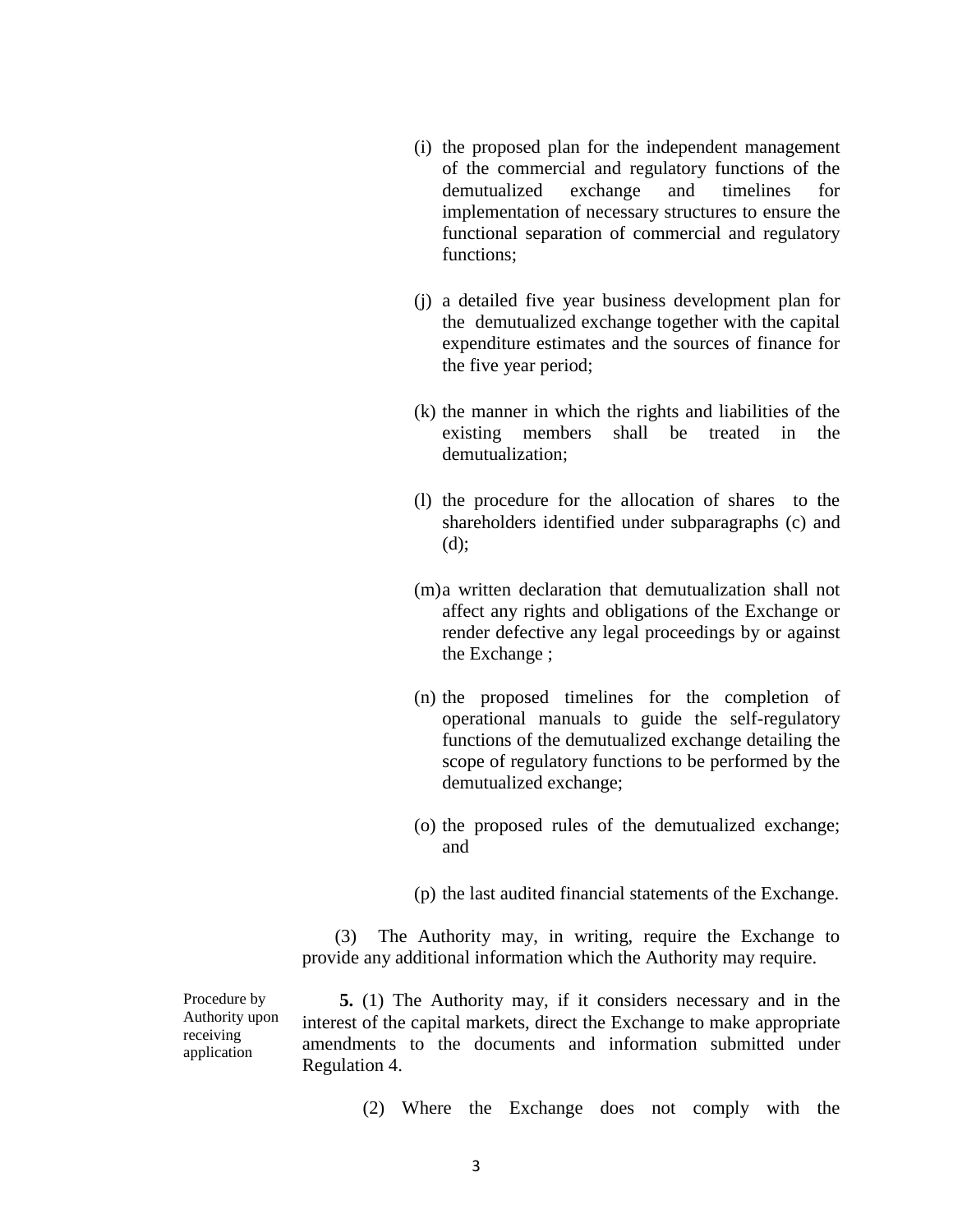requirements of Regulation 4 or a directive under paragraph (1), the Authority shall -

- (a) give the Exchange an opportunity to be heard ; and
- (b) make a decision and communicate the decision, as the case may be, recommending the appropriate measures that for the Exchange may take in order to comply.

 (3) Upon receipt of all the information submitted under Regulation 4, subject to any amendments under subparagraph (1), the Authority may approve the demutualization application with or without conditions and specify the term within which the entity shall stand demutualized:

Provided that the Authority may, upon the application of the Exchange, vary the term specified in the approval.

| Resolutions of<br>the<br>demutualized<br>exchange. | <b>6.</b> The Exchange shall, within thirty days of obtaining<br>approval or on such period as the Authority may approve in writing,<br>ensure that- |
|----------------------------------------------------|------------------------------------------------------------------------------------------------------------------------------------------------------|
| Cap. 486.                                          | (a) the Exchange is re-registered as a company limited by shares<br>under Section 18 of the Companies Act; and                                       |
|                                                    | (b) it adopts the following resolutions in addition to any other<br>resolutions as may be required under paragraph $5(3)$ -                          |

- (i) a special resolution approving the memorandum and articles of association of the demutualized exchange::
- (ii) a resolution on the proposed allotment of shares to the initial shareholders of the demutualized exchange;
- (iii) subject to regulation 5(3), a resolution appointing the directors as the board of the demutualized exchange; and

4